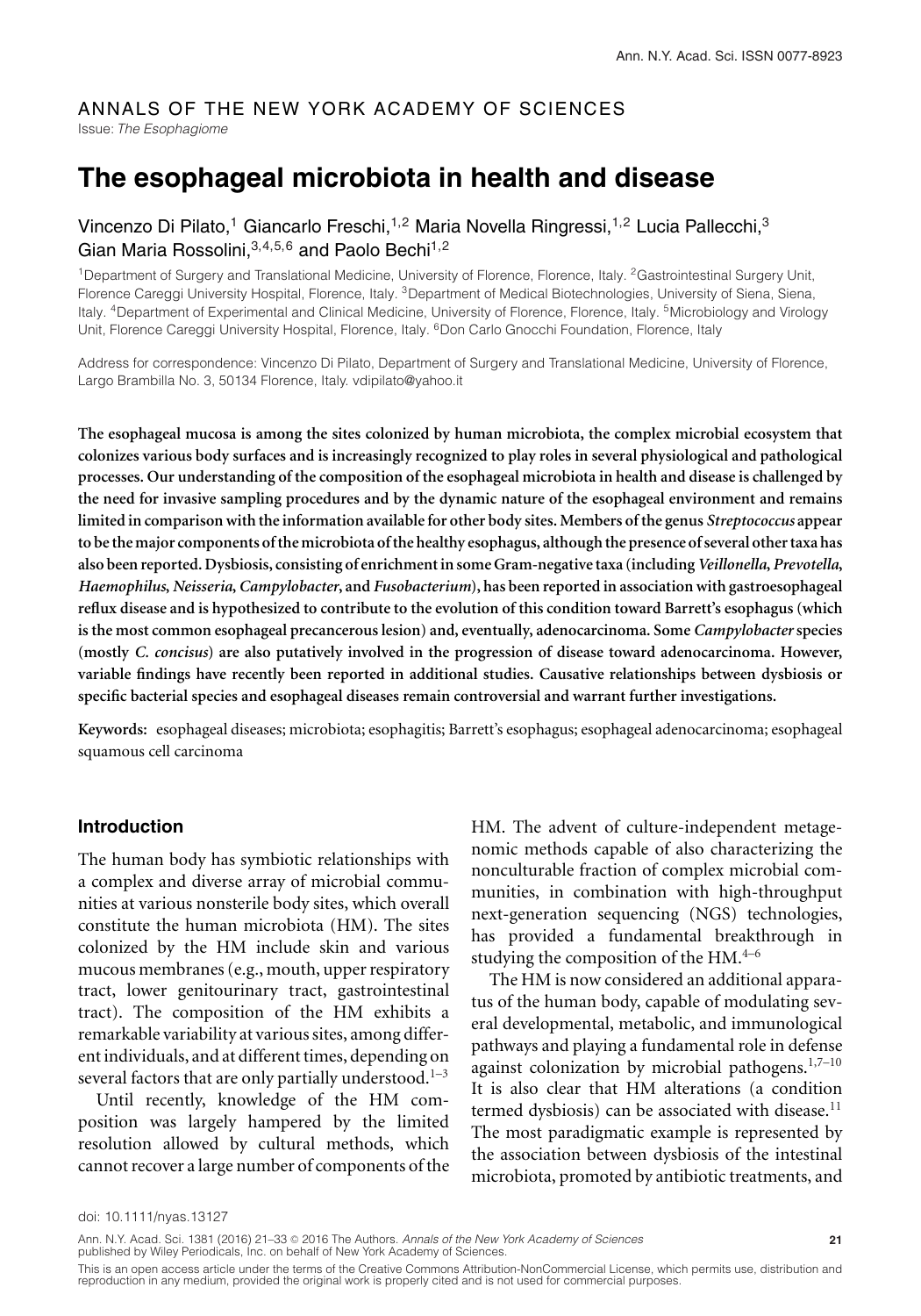*Clostridium difficile* infection (CDI),<sup>12–14</sup> which is the leading cause of diarrhea among hospitalized patients and has become a major public health issue in several settings.<sup>15</sup> Under these circumstances, the conventional treatment of CDI, based on antibiotics active against *C. difficile*, may sustain a vicious cycle wherein the dysbiotic status persists and favors recurrences of CDI. In this context, reconstitution of the intestinal microbiota by fecal microbiota transplantation has proved extremely successful and has definitively confirmed the role of dysbiosis in the pathogenesis of CDI. $16-18$  An association with altered composition of the HM has now also been reported for several other diseases, including inflammatory bowel diseases,<sup>19</sup> colorectal cancer,<sup>20</sup> obesity,<sup>21</sup> diabetes,<sup>22</sup> nonalcoholic steatohepatitis,  $23$  bacterial vaginosis,  $24$  atopic dermatitis, and psoriasis, 9,25 although in these cases a causative relationship remains to be definitively established.

The esophageal mucosa is one of the sites colonized by HM, and consequently there is an interest in understanding a possible role of HM alterations in esophageal diseases. Some articles have recently reviewed various aspects of this topic.<sup>26–31</sup> Here, we provide an updated review of current knowledge on the esophageal microbiota in health and in different esophageal diseases and discuss the major challenges encountered in investigation of this topic.

## **The healthy esophagus and its microbiota**

## *Structure and physiology of the healthy esophagus*

The esophagus is a muscular conduit of approximately 20–27 cm in length, with an internal mucosa carrying a stratified squamous epithelial layer. It plays the fundamental role of transferring the alimentary bolus from the pharynx to the stomach. At its distal end, a complex valve mechanism allows passage of the bolus into the stomach and restricts reflux of the gastric contents back into the esophagus. The esophagus has a virtual narrow cavity that is empty and collapsed, except during swallowing. The epithelial layer of the esophageal mucosa is normally wet with saliva for the whole length and, as a result, the pH is usually around 7. However, reflux of gastric material may occur and cause a sudden lowering of pH values (down to 2). This is mostly limited to the distal third of the organ, and, normally, acidification is rapidly buffered by esophageal motility. The potentially harmful effect of reflux on the esophageal mucosa depends on the composition of the refluxate (commonly gastric acid and ingesta, less frequently bile and pancreatic enzymes) and the time of contact. In addition to mucosal damage, reflux is capable of inducing microenvironmental variations. Therefore, whereas the environment of the proximal esophageal mucosa is similar to the oral one, an environment that is intermediate between the oral-like one of the proximal esophagus and the gastric one has to be expected in the distal esophageal mucosa.

### *The microbiota of the healthy esophagus*

The esophageal mucosa hosts a resident microbiota, although in a smaller population as compared with other districts of the gastrointestinal tract. In fact, the HM of the gastrointestinal tract exhibits substantial qualitative and quantitative differences, with populations ranging from 10 cells per g/mL of sampled material in the esophagus and stomach to  $10^{12}$  per g/mL of sampled material in the large intestine.32,33

Considering the anatomic structure and function, it was originally unclear whether the esophagus was associated with a defined microbiota. The first studies on the esophageal microbiota, dating back to the early 1980s and based on cultural methods, demonstrated that the esophagus was not a sterile site and did not simply contain a transient microbial population originating from the oral cavity by swallowing or from the stomach by gastroesophageal reflux (GER).34–36 Consistently, it was later observed that bacteria were closely associated with the esophageal mucosal surface, confirming the presence of a resident microbiota at this site. $37$  More recently, knowledge regarding the composition of the microbiota of healthy individuals has been expanded through the use of investigations based on metagenomic approaches. $4-6$  However, the difficulties in obtaining samples at this body site, compared with other sites, have limited the number of studies on the esophageal microbiota.

Few studies have focused on the composition of the microbiota of the normal esophagus alone (Table 1),  $37-40$  but additional information has come from studies investigating the esophageal microbiota in disease and including healthy patients as controls for comparison (Tables  $2^{6,41-47}$  and  $3^{48-50}$ ). The available information on the microbiota of the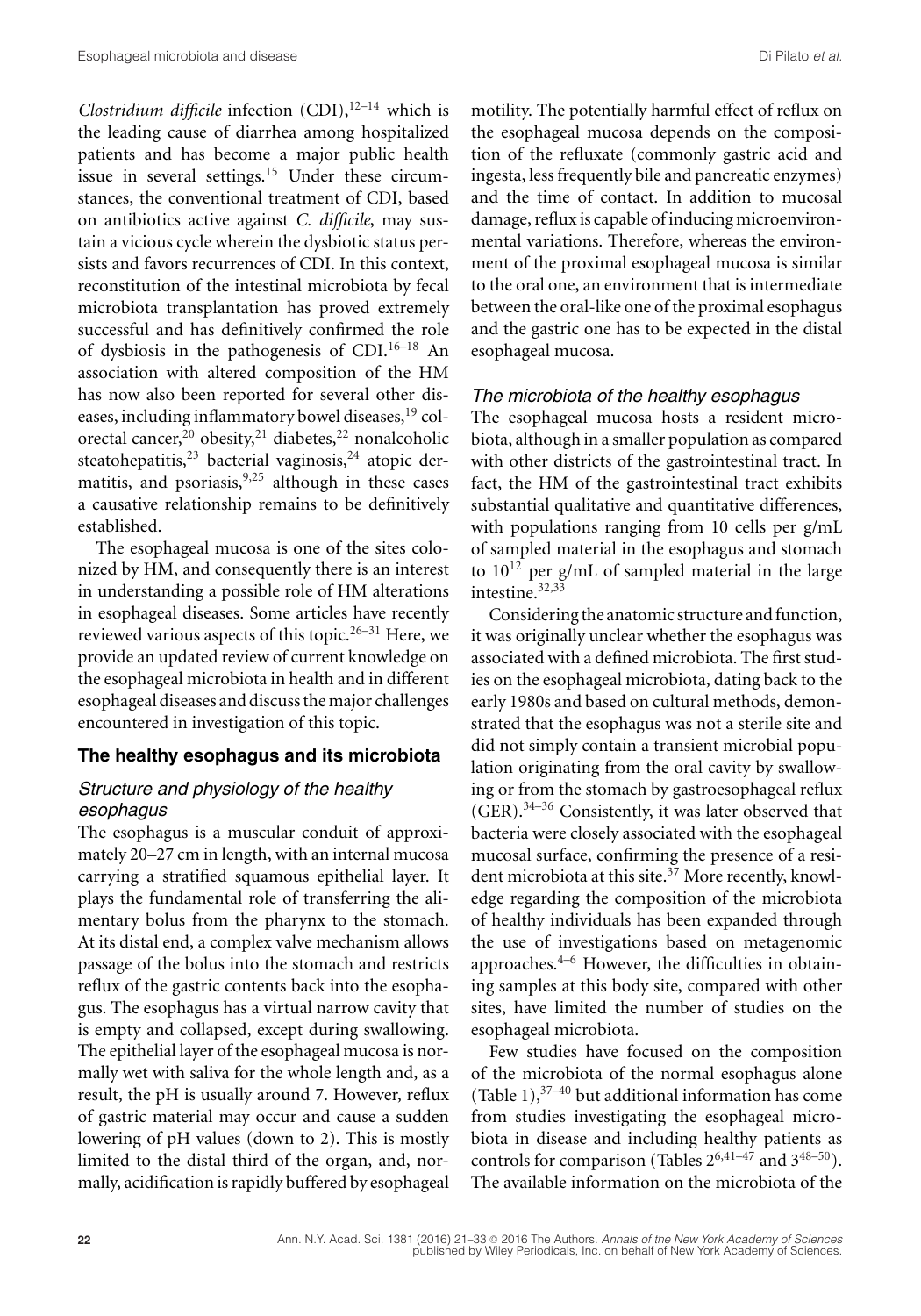|      | No. of<br>studied | Exclusion                                                                                                             | Sampled<br>esophageal                                                                            |                                         |                                                                                               |                                                            |           |  |  |
|------|-------------------|-----------------------------------------------------------------------------------------------------------------------|--------------------------------------------------------------------------------------------------|-----------------------------------------|-----------------------------------------------------------------------------------------------|------------------------------------------------------------|-----------|--|--|
| Year | subjects          | criteria                                                                                                              | Method                                                                                           | <b>Samples</b>                          | tract                                                                                         | Main findings                                              | Reference |  |  |
| 1998 | 20                | Esophageal abnormalities                                                                                              | Culture-based                                                                                    | Aspirate                                | Middle third                                                                                  | Streptococcus, Enterococcus,<br>Staphylococcus, Klebsiella | 38        |  |  |
| 2004 | 4                 | Recent antibiotic use<br>Previous gastric/<br>esophageal surgery<br>Active oral cavity infection                      | Culture-independent<br>(sequencing of 16S rRNA<br>gene clones, 25-30 clones/<br>sample analyzed) | Biopsy                                  | 2 cm above the<br>squamocolumnar<br>junction                                                  | Streptococcus, Prevotella,<br>Veillonella                  | 37        |  |  |
| 2012 | 15                | Esophageal abnormalities<br>Increased risk for endoscopic<br>complications                                            | Culture-independent (NGS,<br>V2-V3 region of 16S rRNA<br>genes)                                  | Biopsy and<br>esophageal<br>string test | Mid to distal                                                                                 | Streptococcus, Prevotella,<br>Veillonella                  | 39        |  |  |
| 2013 | 40                | Age $<$ 20 or $>$ 75 years<br>Recent use of antibiotics or<br>PPIs<br>Gastroesophageal diseases<br>Ongoing infections | Culture-based                                                                                    | Biopsy and<br>brush                     | 5 cm below the upper<br>esophageal sphincter,<br>2 cm above the<br>squamocolumnar<br>junction | Streptococcus, Neisseria,<br>Haemophilus, Prevotella       | 40        |  |  |

NGS, next-generation sequencing; PPIs, proton pump inhibitors.

healthy esophageal mucosa, in terms of prevalence and proportions of bacterial taxa, is summarized in Figure 1 and briefly discussed below, with the caveat that different methodological approaches, differences in the sampled areas within the esophagus, and the heterogeneity of inclusion/exclusion criteria used in the various studies do not allow fine-tuned comparisons and make it difficult to reach a consensus on the comprehensive microbiota composition of the healthy esophagus.

The presence of *Streptococcus* spp. was constantly reported, and in high proportions, by all studies: therefore, members of this genus appear to be a dominant taxon in the microbiota of the normal esophagus. Other bacterial genera frequently detected (at least in half of the studies) in association with streptococci, although usually in lower proportions, include *Prevotella*, *Fusobacterium*, and *Veillonella*. The presence of other genera (e.g., *Haemophilus*, *Neisseria*, *Gemella*, *Granulicatella*, *Lactobacillus*, *Actinomyces*, *Staphylococcus*, *Bacteroides*, and *Porphyromonas*) was less frequently reported, and some genera were only reported by single studies (Fig. 1).

Notably, the prevalence of *Streptococcus*, *Fusobacterium*, *Veillonella*, and *Prevotella* has consistently been reported in several studies based on either culture-dependent or culture-independent approaches and also on different specimens (biopsies, brushes, aspirates) (Tables 1–3), thus providing a strong indication of their contribution to the composition of the core microbiota that colonizes the healthy esophageal mucosa. The dominance of streptococci and the frequent presence of other taxa

typical of the oropharyngeal microbiota have been related to the composition of the microbial communities of the oropharyngeal cavity, where a high prevalence of streptococci is found, together with *Veillonella*, *Fusobacterium*, *Gemella*, *Granulicatella*, and *Rothia*, 51,52 and have supported the notion that the esophageal microbiota is primarily of oral origin. However, not all oral bacteria are apparently able to colonize the esophageal mucosa, while several members of the esophageal microbiota are not present or are underrepresented in the oral cavity, pointing to a diverse microbiota adaptation in the two body sites.<sup>37,39,40,49</sup>

# **Major esophageal diseases**

The environment of the esophagus and its pathologic states are closely connected. There is no doubt that, apart from esophageal squamous cell cancer (ESCC), whose pathogenesis remains largely unknown (although related to cigarette smoking and alcohol consumption), all the most important esophageal diseases are associated with GER and GER-related environmental changes. These are represented by gastroesophageal reflux disease (GERD) with or without esophagitis, Barrett's esophagus (BE), and esophageal adenocarcinoma (EAC), with GERD generally representing the first step in the evolution of disease toward BE and EAC.

The prevalence of GERD has been rapidly increasing in Western countries, where  $\approx$ 20% of adults today may be affected by this disease.<sup>53,54</sup> The presence of short-duration reflux episodes is considered physiologic, but GERD occurs when reflux becomes symptomatic and/or causes esophageal mucosal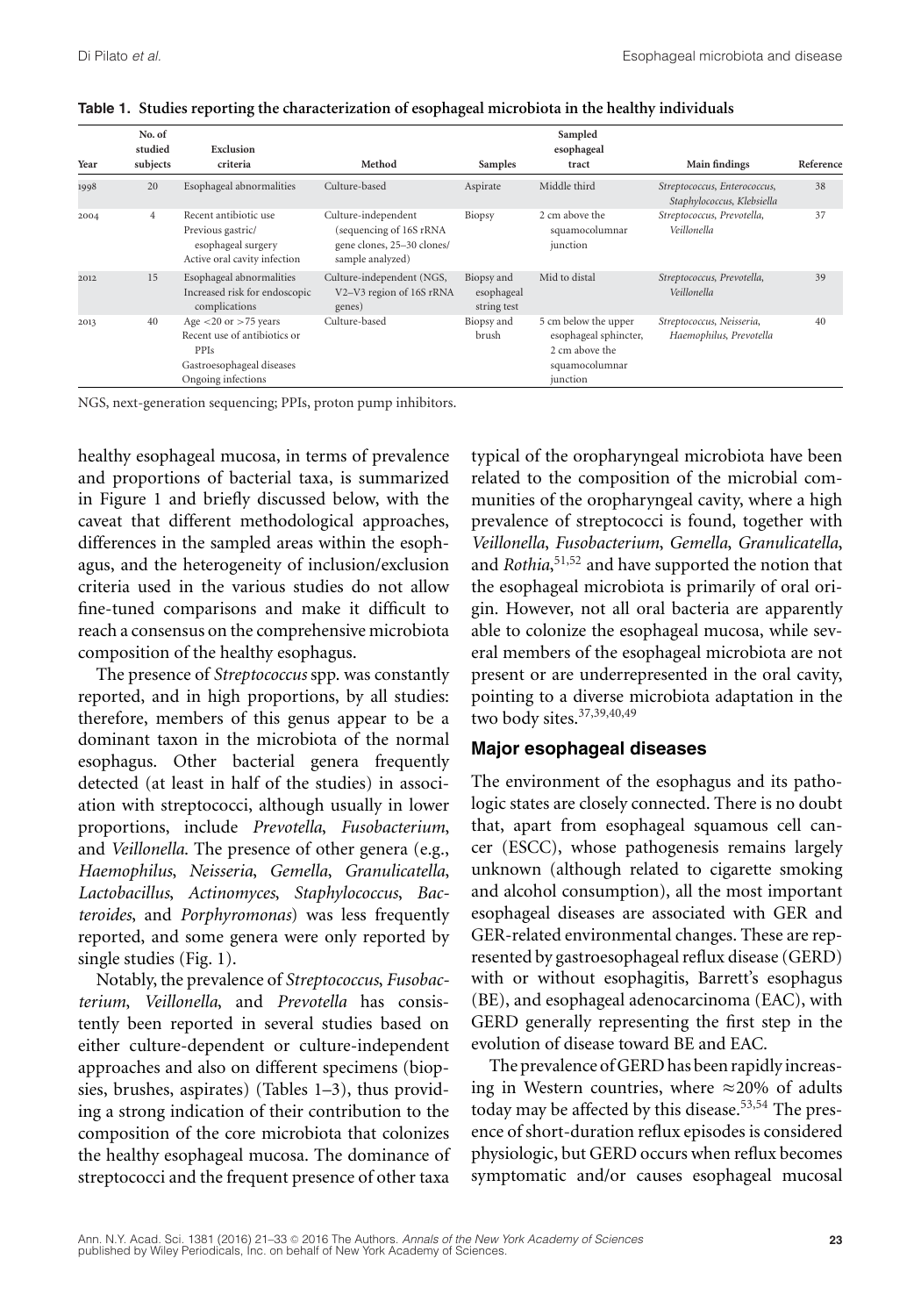# **Table 2. Studies reporting the characterization of esophageal microbiota in major esophageal diseases (E, BE, EAC, ESCC)**

| Year | No. of<br>studied<br>subjects | Disease<br>group<br>(No.)  | Control<br>group<br>(No.) | Exclusion<br>criteria                                                                                                                     | Method                                                                                                                                                             | Samples                | Sampled<br>esophageal<br>tract                                                                                  | Main findings                                                                                                                                                                                              | Reference |
|------|-------------------------------|----------------------------|---------------------------|-------------------------------------------------------------------------------------------------------------------------------------------|--------------------------------------------------------------------------------------------------------------------------------------------------------------------|------------------------|-----------------------------------------------------------------------------------------------------------------|------------------------------------------------------------------------------------------------------------------------------------------------------------------------------------------------------------|-----------|
| 1981 | 79                            | EC (79)                    |                           |                                                                                                                                           | Culture-based                                                                                                                                                      | Aspirate               |                                                                                                                 | Detected bacteria<br>included<br>Bacteroidetes (39%),<br>Streptococcus (10%),<br>and coliforms (8%)                                                                                                        | 34        |
| 1982 | 12                            | EAC(7)<br>$\text{ESCC}(5)$ |                           |                                                                                                                                           | Culture-based                                                                                                                                                      | Biopsy                 | Proximal resection line<br>after cancer excision                                                                | Streptococcus and<br>Bacteroidetes most<br>prevalent taxa                                                                                                                                                  | 35        |
| 1983 | 101                           | EC(50)                     | NE (51)                   | Use of antibiotics                                                                                                                        | Culture-based                                                                                                                                                      | Aspirate               |                                                                                                                 | No differences in the<br>presence/absence of<br>specific taxa in EC vs.<br>controls.<br>Streptococcus and<br>Peptococcus the most<br>prevalent taxa                                                        | 36        |
| 2004 | 20                            | EC(20)                     |                           |                                                                                                                                           | Culture independent<br>(sequencing of 16S<br>rRNA gene clones of<br>most members of the<br>oral microbiota,<br>except Neisseria, >10<br>clones/sample<br>analyzed) | Biopsy                 | Cancerous and<br>noncancerous tissues<br>from each patient                                                      | Treponema denticola,<br>Streptococcus mitis,<br>and Streptococcus<br>anginosus prevalent<br>in both cancerous<br>and noncancerous<br>tissues and suggested<br>to have roles in<br>carcinogenic process     | 68        |
| 2005 | 24                            | E(12)<br>BE(3)             | NE(9)                     | Recent antibiotic use<br>Previous gastric/<br>esophageal surgery<br>Active oral cavity<br>infection                                       | Culture independent<br>(sequencing of 16S<br>rRNA gene clones,<br>two clones/sample<br>analyzed)                                                                   | Biopsy                 | 2 cm above the<br>squamocolumnar<br>junction (NE and E),<br>2 cm above the<br>gastroesophageal<br>junction (BE) | Proof-of-concept study<br>demonstrating the<br>presence of a<br>nontransient<br>microbiota in the<br>reflux-exposed<br>esophageal mucosa<br>and the importance<br>of culture-<br>independent<br>approaches | 41        |
| 2007 | 14                            | BE (7)                     | NE(6)<br>E(1)             | Recent antibiotic use                                                                                                                     | Culture-based                                                                                                                                                      | Biopsy and<br>aspirate | Middle to distal                                                                                                | High-level colonization<br>by Campylobacter<br>(mostly C. concisus)<br>in BE, absence in<br>controls                                                                                                       | 42        |
| 2009 | 34                            | E(12)<br>BE (10)           | NE (12)                   | Recent antibiotic use<br>Previous gastric/<br>esophageal surgery<br>Active oral cavity<br>infection<br>HIV infection                      | Culture-independent<br>(sequencing of 16S<br>rRNA gene clones,<br>200 clones/sample<br>analyzed)                                                                   | Biopsy                 | 2 cm above the<br>squamocolumnar<br>junction                                                                    | Type I microbiota<br>(dominated by<br>Gram-positive taxa<br>of the phylum<br>Firmicutes) in<br>normal esophagus,<br>type II microbiota<br>(enriched in<br>Gram-negative taxa)<br>in E and BE               | 43        |
| 2013 | 18                            | E(6)<br>BE (6)             | NE(6)                     | Recent use of<br>antibiotics or PPIs<br>Gastric/esophageal<br>surgery<br>Active oral cavity<br>infection<br>HIV, HBV, or HCV<br>infection | Culture-independent<br>(sequencing of 16S<br>rRNA gene clones,<br>about 24<br>clones/sample<br>analyzed)                                                           | Biopsy                 | 1 cm above the<br>gastroesophageal<br>junction                                                                  | Enrichment of<br>Prevotella.<br>Fusobacterium,<br>Veillonella, and<br>Neisseria in BE                                                                                                                      | 44        |
| 2013 | 34                            | E(8)<br>BE (8)<br>EAC (10) | NE(8)                     | Recent use of<br>antibiotics or PPIs                                                                                                      | Culture-based plus<br>qRT-PCR for<br>detection of specific<br>taxa in a larger<br>cohort                                                                           | Biopsy                 | 5 cm above the<br>esophagogastric<br>junction, or at the<br>upper limit of BE or<br>at site of pathology        | Campylobacter (mostly<br>C. concisus)<br>expansion in E and<br>BE compared to AD<br>and controls<br>(suggested to be<br>specific to<br>reflux-exposed<br>mucosa)                                           | $45\,$    |
| 2014 | 34                            | E(13)<br>BE (6)            | NE in<br><b>GERD</b> (15) | Recent use of<br>antibiotics or PPIs                                                                                                      | Culture-independent<br>(NGS, V6-V7 region<br>of 16S rRNA genes)                                                                                                    | Biopsy                 | Normal-appearing<br>mucosa above the<br>inflammation site or<br>BE                                              | No significant<br>difference between<br>microbiota of normal<br>and abnormal<br>esophagus. Relevant<br>effect of PPI<br>treatment                                                                          | 46        |

*Continued*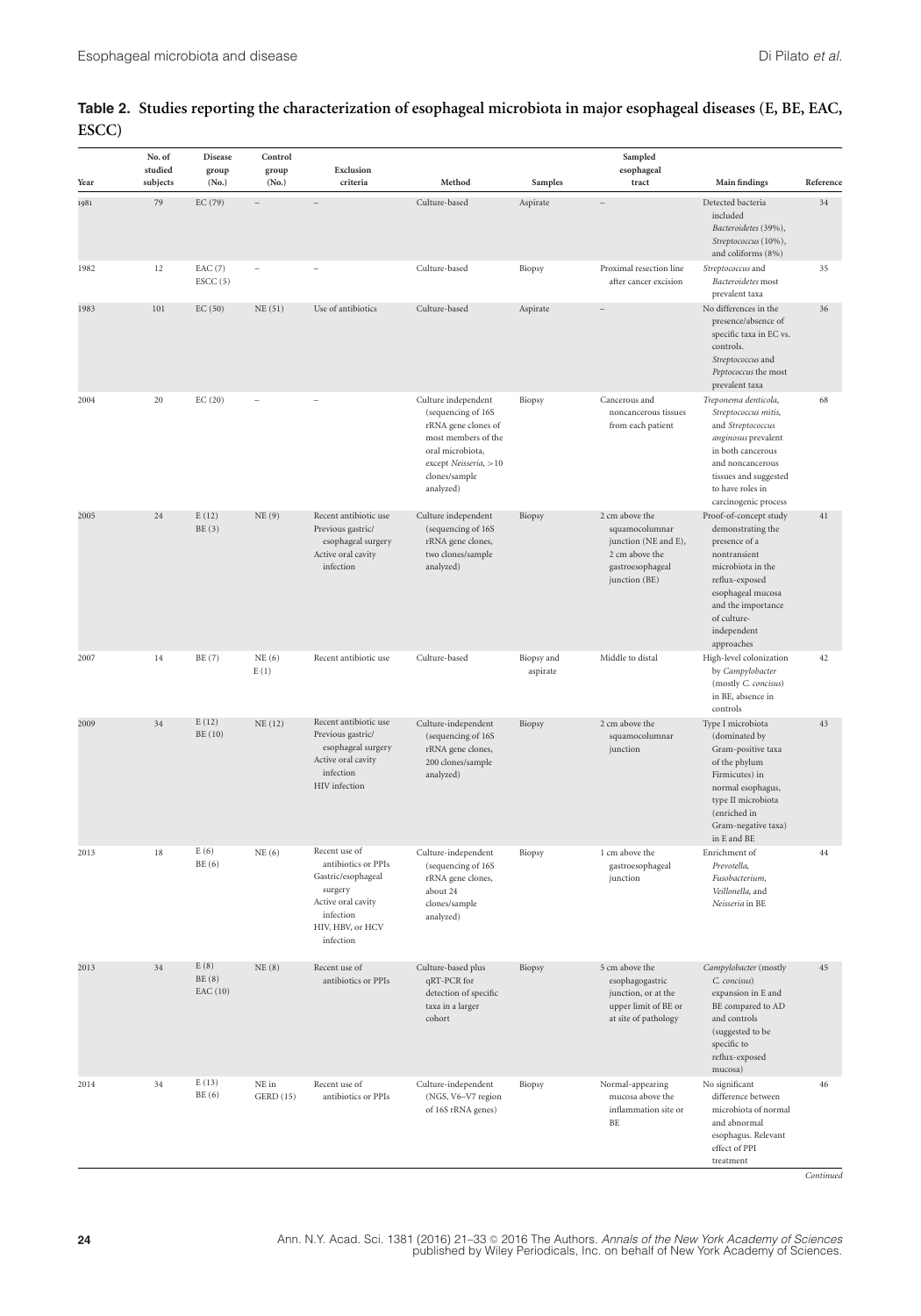#### **Table 2.** *Continued*

| Year | No. of<br>studied<br>subjects | <b>Disease</b><br>group<br>(No.) | Control<br>group<br>(No.) | Exclusion<br>criteria | Method                                                          | Samples          | Sampled<br>esophageal<br>tract                       | Main findings                                                                                                                                            | Reference |
|------|-------------------------------|----------------------------------|---------------------------|-----------------------|-----------------------------------------------------------------|------------------|------------------------------------------------------|----------------------------------------------------------------------------------------------------------------------------------------------------------|-----------|
| 2015 | 12                            | BE (12)                          | $\overline{\phantom{a}}$  | EAC                   | Culture-independent<br>(NGS, V3-V4 region<br>of 16S rRNA genes) | Biopsy and brush | Normal-appearing and<br>BE mucosa                    | Streptococcus and<br>Prevotella dominant<br>species. No<br>substantial<br>intraindividual<br>difference between<br>squamous and BE<br>mucosal microbiota | 59        |
| 2016 | 26 <sup>a</sup>               | BE (13)<br>EAC(5)                | NE in<br>GERD (8)         | $\sim$                | Culture-independent<br>(PCR-ESI-MS-TOF)                         | Biopsy           | In some cases, both<br>normal and diseased<br>mucosa | Higher prevalence of<br>Streptococcus<br>pneumoniae in<br>GERD and BE.<br>compared to EAC                                                                | 47        |

–, absent or not specified.

*<sup>a</sup>*The authors reported 28 patients, which possibly included two patients with dysplasia, in addition to those indicated in the table. E, reflux-related esophagitis; EC, esophageal carcinoma (not further specified); EAC, esophageal adenocarcinoma; ESCC, esophageal squamous cell carcinoma; GERD, gastroesophageal reflux disease; NE, normal esophagus; BE, Barrett's esophagus; NGS, nextgeneration sequencing; PCR–ESI–MS-TOF, PCR-based electron spray ionization–time-of-flight mass spectrometry; PPIs, proton pump inhibitors; qRT-PCR, quantitative real-time PCR.

damage associated with inflammation (esophagitis). This seems to be attributable to an increased GER/mucosa contact time, which overwhelms the protective mechanisms of the esophageal mucosa, including esophageal clearing, salivation, bicarbonate secretion by esophageal submucosal glands, and the histologic/functional endothelial configuration. Salivation may play a major role in the protective effect of esophageal mucosa.<sup>55</sup> In fact, it does not appear incidental that esophagitis, BE, and EAC are generally limited to the lower third of the esophagus, where the salivation effect is lower and the environment is intermediate between the esophageal and the gastric environments.

Although the role of the individual components of GER has been debated,<sup>56</sup> there is no doubt that chronic exposure to reflux may determine the onset of esophagitis and its progression, although not frequently, to BE and EAC. BE is represented by the replacement of the stratified squamous epithelium of the distal esophagus with an intestinal columnar metaplastic epithelium. It is the most common esophageal precancerous lesion and an intermediate step in the sequence GER–esophagitis–intestinal metaplasia–dysplasia–EAC. EAC, therefore, like colon cancer, identifies a multistep cancer model that is being thoroughly studied. The evolution of the sequence has been shown to largely depend upon inflammation and its mediators, such as cyclooxygenase-2 (COX-2).57 However, although mucosal inflammation can be directly caused by GER, it could also be caused by esophageal microbiome variations induced by GER (see below).

# **The microbiota in diseased esophagus and its potential role in diseases**

# *Microbiota in GERD, BE, and esophageal cancers*

As previously mentioned, GERD-related esophagitis and Barrett's metaplasia are the major conditions associated with chronic reflux of acidic material from the stomach into the lower part of the esophagus. Under these circumstances, a modification of the esophageal microbiota is expected to occur owing to the altered environment, and it has been hypothesized that the modification of the microbiota could contribute to disease persistence and/or progression.26–31 The relevant literature available on this subject is summarized in Table 2 and discussed below.

A positive association between the load of bacterial colonization and severity was first reported in 2004 by a study based on Gram staining of esophageal biopsiesin reflux-related esophagitis and BE.<sup>58</sup> Shortly thereafter, Pei*et al*. <sup>41</sup> demonstrated the presence of a nontransient microbial population in GER-exposed esophageal mucosa and, at the same time, established the importance and feasibility of culture-independent approaches for investigating the complexity of the esophageal microbiota. A subsequent culture-based characterization of microbial communities in patients affected by BE compared to controls was carried out by Macfarlane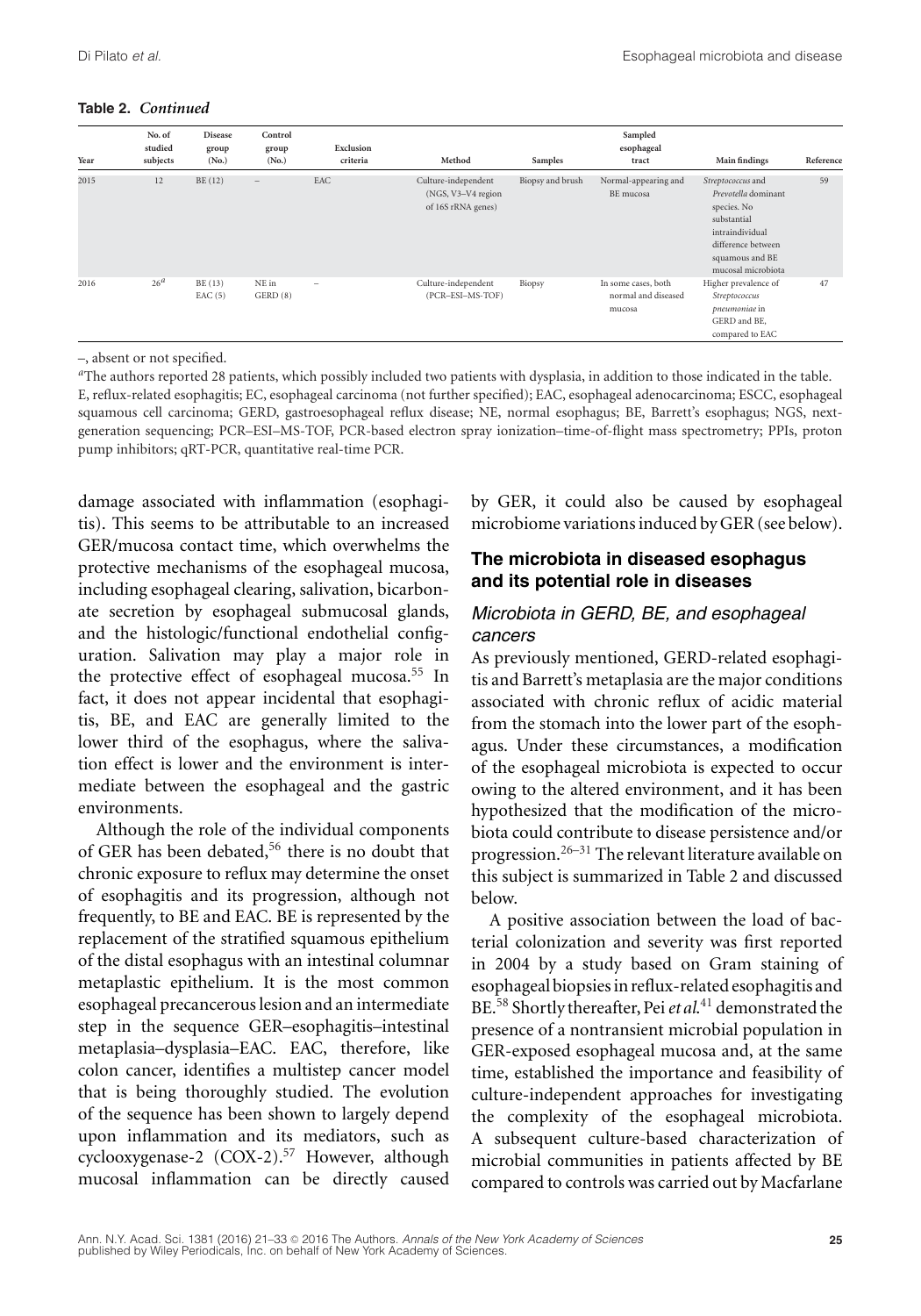### **Table 3. Studies reporting the characterization of esophagealmicrobiota associatedwith some uncommon esophageal diseases**

| Year | No. of<br>studied<br>subjects | <b>Disease</b><br>group<br>(No.) | Control<br>group<br>(No.)         | Exclusion<br>criteria                                                                                           | Method                                                          | Samples                   | Sampled<br>esophageal<br>tract | Main findings                                                                                                                                     | Reference |
|------|-------------------------------|----------------------------------|-----------------------------------|-----------------------------------------------------------------------------------------------------------------|-----------------------------------------------------------------|---------------------------|--------------------------------|---------------------------------------------------------------------------------------------------------------------------------------------------|-----------|
| 2002 | 25                            | CME(15)                          | NE(10)                            | Grade IV megaesophagus<br>Recent antibiotic use<br>GERD (for controls)                                          | Culture-based                                                   | Aspirate                  | Distal                         | Higher bacterial load<br>and greater<br>variability in CME<br>(e.g., enrichment in<br>Veillonella)<br>compared to controls                        | 48        |
| 2015 | 68                            | EoE(35)                          | NE and<br>mild<br>non-EoE<br>(33) | Use of antibiotics or oral<br>steroids<br>Immune or other<br>inflammatory GI disorders                          | Culture-independent<br>(NGS, V1-V2 region<br>of 16S rRNA genes) | Biopsy                    | Distal                         | Enrichment in<br>Proteobacteria<br>(Neisseria and<br>Corynebacterium)<br>and decrease of<br>Firmicutes<br>(Streptococcus and<br>Atopobium) in EoE | 49        |
| 2015 | 70                            | EoE (37)<br>E(8)                 | NE(25)                            | Age $<$ 7 years<br>Esophageal abnormalities<br>Antibiotic use<br>Increased risk for endoscopic<br>complications | Culture-independent<br>(NGS, V1-V2 region<br>of 16S rRNA genes) | Esophageal string<br>test | Middle to distal               | Enrichment in<br>Proteobacteria<br>(Haemophilus) and<br>decrease of<br>Firmicutes in active<br>EoE                                                | 50        |

CME, chagasic megaesophagus; E, reflux-related esophagitis; EoE, eosinophilic esophagitis; GI, gastrointestinal; NE, normal esophagus; NGS, next-generation sequencing; GERD, gastroesophageal reflux disease.

*et al.*<sup>42</sup> In that study, although microbial growth was observed only from a small subset of samples (i.e., four and three samples from BE and controls, respectively), the authors observed a uniquely high level of colonization by *Campylobacter* spp. (namely *C. concisus* and *C. rectus*) in BE and hypothesized a potential role of this pathogen in disease progression to EAC.

In 2009, following a large-scale, cultureindependent study (i.e., 6800 16S bacterial rRNA gene clones sequenced from 34 individuals), Yang *et al.*<sup>43</sup> first identified two distinct patterns of esophageal microbiota associated with normal and abnormal esophageal mucosa. In particular, a microbiota dominated by Gram-positive taxa of the *Streptococcus* genus (phylum Firmicutes), named type I microbiota, was found to characterize the normal esophageal mucosa, while a shift toward a microbiota enriched in Gram-negative taxa (e.g., *Veillonella*, phylum Firmicutes; *Prevotella*, phylum Bacteroidetes; *Haemophilus*, *Neisseria*, and *Campylobacter*, phylum Proteobacteria; *Fusobacterium*, phylum Fusobacteria), named type II microbiota, was found to be associated with the esophageal mucosa in cases of GERD-related esophagitis and BE. The presence of distinct microbiota compositions in normal esophagus, GERD-related esophagitis, and BE was also confirmed in a subsequent study, performed with a similar approach, although with a lower discrimination power (i.e.,

424 bacterial 16S rRNA gene clones sequenced from 18 individuals). $44$  Indeed, in that study, Liu *et al.* observed that, compared with healthy controls, the esophageal microbiota in GERD-related esophagitis and BE was enriched in *Prevotella* (phylum Bacteroidetes) and *Fusobacterium* (phylum Fusobacteria), and showed differences in the relative abundance of Firmicutes (a decrease of *Streptococcus* and an enrichment in *Veillonella*, mostly in BE) and of Proteobacteria (an overall decrease, but with enrichment in *Neisseria*).44

On the other hand, the first study that used NGS technologies for characterization of the esophageal microbiota failed to detect significant differences between patients with normal mucosa and patients with reflux-related esophagitis or BE.<sup>46</sup> These authors hypothesized that the lack of identification of the previously described type I and type II esophageal microbiota in healthy and diseased esophagus could be due to issues related to the experimental design and the methodological approach (e.g., in this study, all controls had GERD symptoms, and samples were obtained from normal-appearing mucosa above the diseased tissue,<sup>46</sup> while in the study by Yang *et al.*, <sup>43</sup> only onethird of controls had GERD symptoms, and samples were obtained from diseased mucosa). Moreover, this study first demonstrated a remarkable effect of proton pump inhibitor (PPI) treatment on the microbiota composition in the esophageal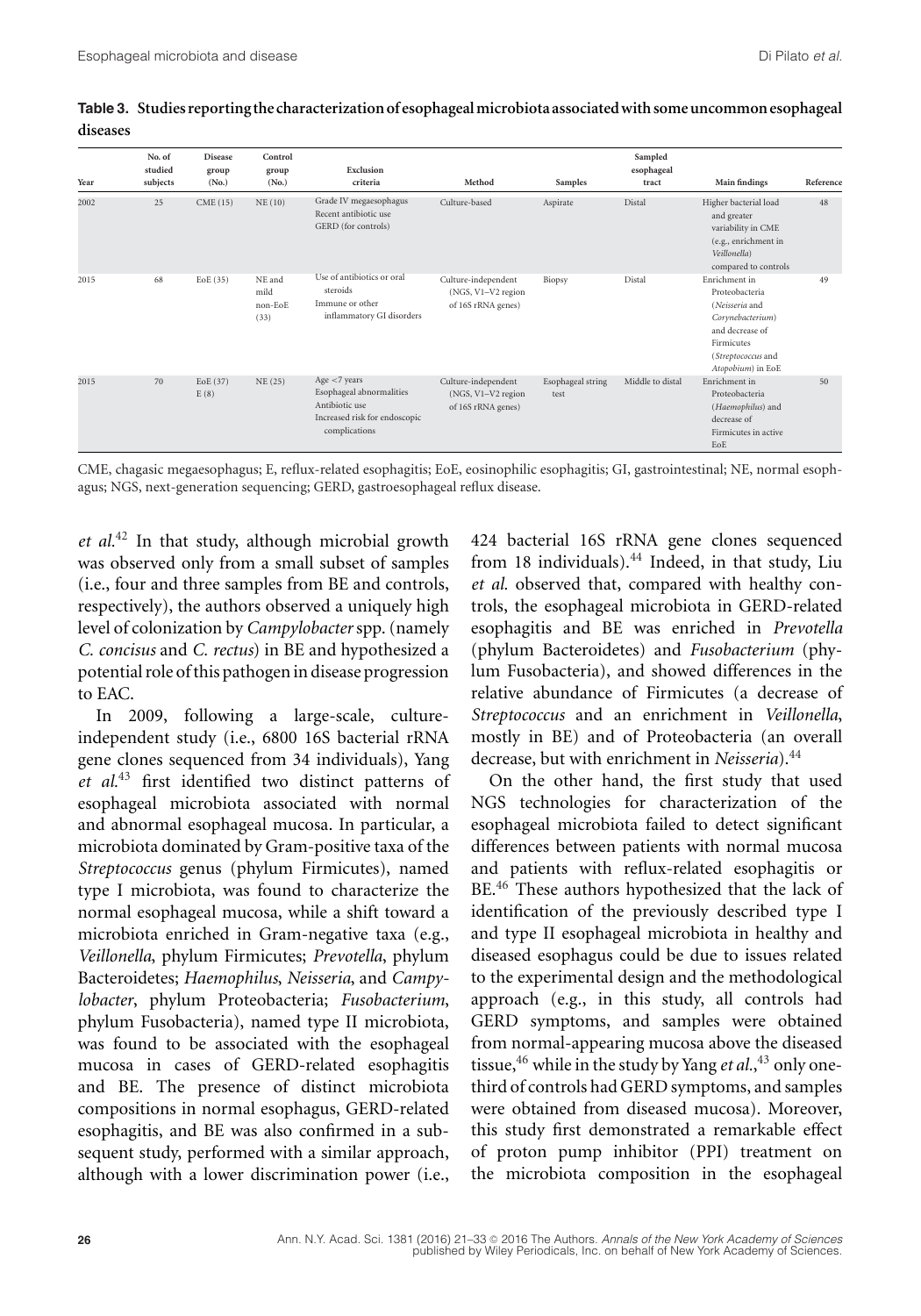

**Figure 1. Overview of the frequency and relative abundance of bacterial taxa (at the genus level) associated with the healthy esophageal mucosa reported by studies investigating the composition of the esophageal microbiota in healthy individuals. The presence of each bacterial genus is indicated by a circle whose size and color indicate the relative abundance: black-filled larger circles represent bacterial genera with a relative abundance 20%, gray-filled intermediate circles represent genera with a relative abundance 10% and** *<***20%, and white-filled smaller circles represent genera with a relative abundance 1% and** *<***10%. For Ref. 49, the reported frequencies were calculated on rarefied OTUs provided as supplemental material. Bacterial genera with an abundance** *<***1% and cases where classification at the genus level was not available (e.g., the unidentified oral bacteria in Ref. 41) are not reported. Clustering of genera in different phyla are also shown. For Ref. 46, data at the genus level were not available, and the predominant phyla are indicated by striped boxes. When data for different types of esophageal specimens were available (e.g., in Refs. 39, 42, and 40), only those related to biopsy specimens were considered and included for comparison. For Ref. 40, the reported data refer to lower esophageal samples.**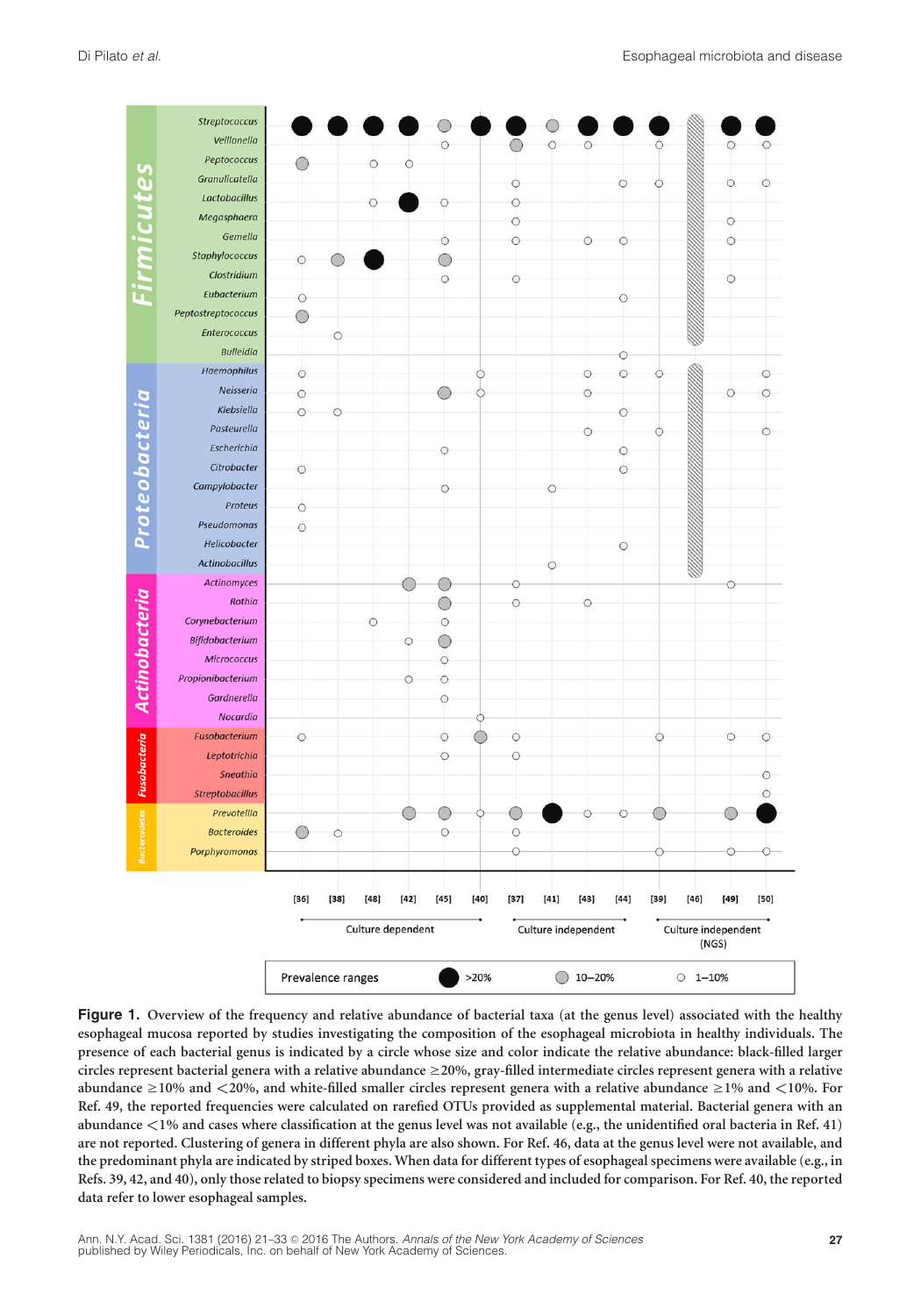mucosa. In particular, PPI treatment was found to be associated with an enrichment in several members of the phylum Firmicutes (e.g., *Clostridiaceae* and *Lachnospiraceae*) and with a decrease in members of the phylum Proteobacteria (e.g., *Comamonadaceae*). Since, in the study by Yang *et al.*, <sup>43</sup> the information on PPI treatment was not available, it is possible that some of the observed shifts might be associated with PPI treatment, and this could represent an additional factor contributing to the lack of consistency in the results of the two studies.

More recently, Gall *et al.*<sup>59</sup> observed that *Streptococcus* and *Prevotella* dominated the esophageal microbiota of a cohort of BE patients, with no substantial intraindividual differences between normal and metaplastic esophageal mucosa. In that study, the authors also pointed out that the *Streptococcus* to *Prevotella* ratio was significantly associated with some important risk factors for BE and EAC (e.g., waist-to-hip ratio, hiatal hernia length) and encouraged further studies to investigate the clinical significance of this finding.

The microbiota composition in esophageal cancers has been investigated since the early  $1980s$ ,  $34$ and during the last three decades it has been studied using diverse culture-dependent and cultureindependent approaches (Table 2). The interest in such studies arises from the recognition that gastrointestinal tract dysbiosis may play a role in disease initiation and perpetuation.20,26–31,60–62 The mechanisms accountingfor dysbiosis-mediated carcinogenesis could involve both the induction of a cancer-promoting inflammatory response (mainly mediated by innate immunity) and the production of procarcinogenic compounds by the bacterial taxa enriched in dysbiosis.20,26,28–31,60,61,63 In fact, innate immunity receptors, such as Tolllike receptors and Nod-like receptors, are major effectors in the maintenance of the gastrointestinal microbiota equilibrium, and their activation in the presence of dysbiosis has been demonstrated to trigger an inflammatory response promoting carcinogenesis.<sup>20,26,28–31,60,61</sup> Inflammation, in turn, is known to contribute to dysbiosis by several still incompletely understood mechanisms (e.g., inflammation-derived increased availability of nitrates may promote enrichment of facultative anaerobes, such as *Enterobacteriaceae*, which are able to use nitrates as electron acceptors), giving rise to the vicious cycle of dysbiosis–inflammation– dysbiosis.20,26,28–31,60,61 Besides the activation of innate immunity and the possible direct proinflammatory potential, certain bacteria are also capable of modulating carcinogenesis through the production of genotoxic compounds (e.g., cytolethal distending toxin and colibactin, produced by members of *Enterobacteriaceae*, *Campylobacter* spp., and *Helicobacter* spp.)8,64,65 or other procarcinogenic metabolites (e.g., superoxide and hydrogen sulfide, produced by *Enterococcus faecalis* and *Fusobac*terium, respectively).<sup>66,67</sup>

The earlier studies on the correlation between microbiota and esophageal cancers suffered from the intrinsic limitations of culture-dependent approaches, the absence of control groups, and/or the lack of histological differentiation between ESCC and EAC, which are known to have distinct risk profiles (Table 2). $34-36$  In 2004, Narikiyo *et al.*<sup>68</sup> first used a culture-independent approach for the characterization of the microbiota in esophageal cancers, even though it is not clear if the study included ESCC, EAC, or both. In particular, Narikiyo *et al.* characterized the microbiota of normal and cancerous esophageal tissue in 20 patients undergoing surgery for esophageal carcinoma and observed that both were consistently dominated by *Treponema denticola* and streptococci, including *S. mitis* and *S. anginosus*. On the basis of the detection of those three species in a number of additional biopsies of esophageal cancer from different countries (by polymerase chain reaction amplification with species-specific primers), and considering their proinflammatory potential, the authors suggested that these three species could play roles in the carcinogenic progress.

More recently, Blackett *et al.*, <sup>45</sup> using a mixed culture-dependent and culture-independent approach, investigated the role of microbiota in the progression of EAC through the GER–esophagitis– intestinal metaplasia–dysplasia–adenocarcinoma cascade and observed a significant enrichment in *Campylobacter* (mostly *C. concisus*) in GERD and BE, compared with controls and esophageal EAC. On the basis of the observation that *Campylobacter* spp. (mostly *C. concisus*) are among the Gramnegative species consistently enriched in type II esophageal microbiota<sup>42,43,45</sup> and on their overall higher prevalence in early stages of the EAC cascade (i.e., higher prevalence in GERD–esophagitis and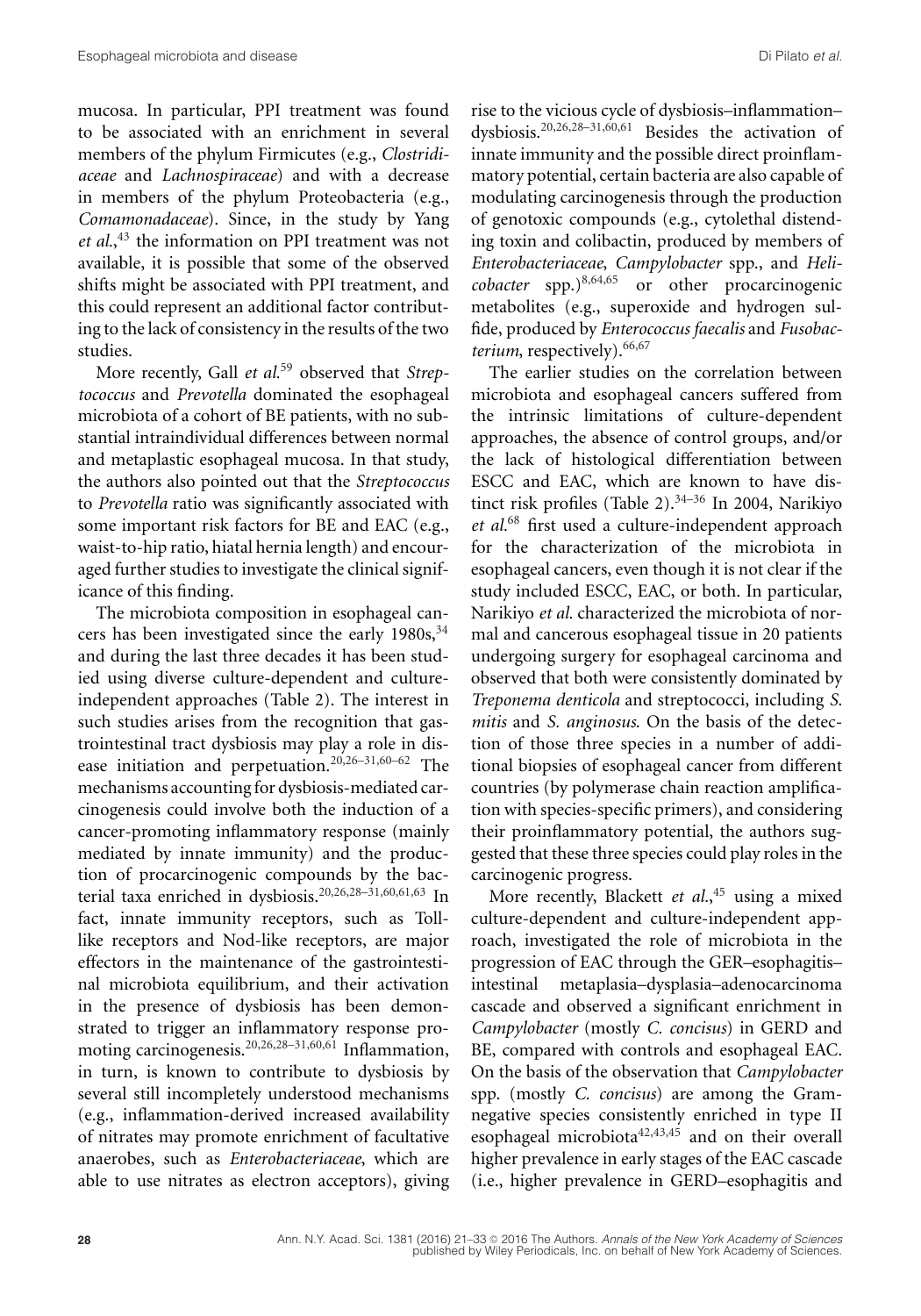BE compared to EAC and controls), $45$  it has been proposed that this pathogen could play a role in EAC progression similar to that of *Helicobacter pylori* in gastric cancer.<sup>69</sup> *C. concisus* can colonize the oral cavity and has recently been recognized as a potential human pathogen, with diverse pathotypes being identified in addition to commensal strains.<sup>70,71</sup> Chronic esophageal colonization by virulent *C. concisus* strains, favored by the inflammation and dysbiosis associated with GER, could induce augmentation of the inflammatory and metaplastic responses, favoring progression to EAC. Indeed, virulent *C. concisus* strains have been shown to induce the expression of proinflammatory cytokines associated with carcinogenesis.69 On the other hand, the lower prevalence of this pathogen in EAC would be consistent with the "driver–passenger" theory (i.e., a "driver" pathogen would be responsible for the initial steps in carcinogenesis, in turn favoring the proliferation of "passenger" bacteria with a competitive advantage in the tumor microenvironment and involved in disease progression) $^{72}$  and would mirror the lower prevalence of *H. pylori* in gastric cancers.69

Besides the specific role of *Campylobacter* spp., the GERD-related dysbiosis, characterized by the shift from type I to type II esophageal microbiota, has been suggested to contribute to EAC development.<sup>26,28–31</sup> In the proposed pathogenetic scheme, a refluxated esophageal mucosa would initially favor the switch between a Gram positive– dominated microbiota (i.e., type I microbiota) to a Gram negative–enriched one (i.e., type II microbiota), owing to the lower susceptibility of many Gram-negative species to acidic pH and bile salts. In turn, the increased abundance of Gramnegative bacteria would induce a strong inflammatory response through lipopolysaccharide (LPS, a component of Gram-negative outer membranes) mediated activation of innate immunity, initiating the vicious cycle of dysbiosis–inflammation– dysbiosis.26,28–31,60,61 Exacerbated innate immunity signaling has been demonstrated for GERD esophagitis, BE, and EAC,  $^{26,28-31}$  and also in a recent animal model of EAC.<sup>47</sup> In addition, LPS has been associated with a dose-dependent decrease of the basal tone of the lower esophageal sphincter and with a delay in gastric emptying, both factors contributing to the maintenance and exacerbation of GER.26,28–31

Concerning ESCC, a negative correlation between esophageal microbial richness and esophageal squamous dysplasia (ESD) has recently been observed using a culture-independent approach, $73$  suggesting that individuals with a lower esophageal microbial complexity could be more prone to develop ESD. An additional study performed using an NGS approach demonstrated an enrichment in *Clostridiales* and *Erysipelotrichales*(phylum Firmicutes) in the gastric corpus microbiota of patients affected by ESD and ESCC compared with controls, pointing to a possible involvement of gastric dysbiosis in ESD–ESCC progression.<sup>74</sup> Recently, a possible role for specific bacteria in the pathogenesis of ESCC has also been investigated by Gao *et al.*, <sup>75</sup> who focused on the possible relationships between *Porphyromonas gingivalis*, an oral pathogen thought to be involved in oral squamous cell carcinoma tumorigenesis, and ESCC, given the histological similarity of the two cancers. The authors reported that *P. gingivalis* could selectively infect the cancerous and adjacent esophageal mucosa of ESCC subjects but not the healthy mucosa of controls. Moreover, the presence of *P. gingivalis* was positively correlated with ESCC severity (i.e., cancer cell differentiation, metastasis) and poor prognosis (i.e., ESCC survival rate) and, therefore, it has been suggested that *P. gingivalis* may serve as biomarker of ESCC.

## *Microbiota in uncommon esophageal diseases*

Two recent studies (Table  $3)^{49,50}$  investigated, using NGS approaches, the esophageal microbiota in eosinophilic esophagitis (EoE), an allergic disease characterized by a dense eosinophilic infiltrate within the esophageal mucosa.<sup>76</sup> Despite differences in the study design and experimental procedures, both studies identified a distinct esophageal microbiota in active EoE (i.e., with  $\geq$  15 eosinophils/highpower field) compared to controls.

Benitez *et al.*<sup>49</sup> observed a shift in the relative abundance of specific taxa in active EoE compared with controls. In particular, *Neisseria* and *Corynebacterium* were significantly more abundant in the active EoE cohort, while Firmicutes (including *Streptococcus* and *Atopobium*) were consistently enriched among controls. Interestingly, no significant differences were observed between inactive EoE (i.e., *<* 15 eosinophils/high-power field) and controls, suggesting a major role of the esophageal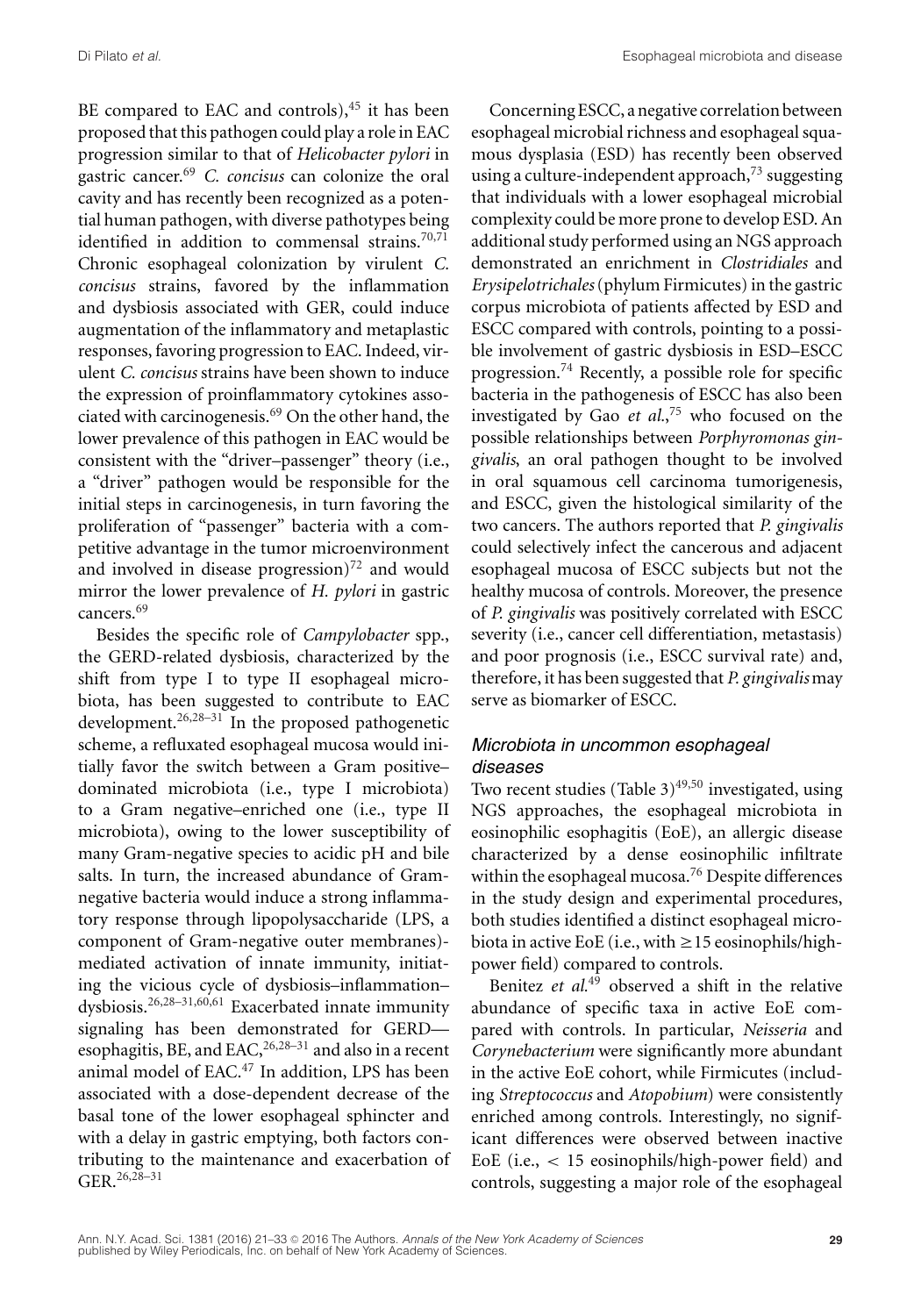inflammatory state in modulating the local microbiota composition. In support of this finding, the authors also observed an increase in the relative abundance of *Granulicatella* (phylum Firmicutes) and *Campylobacter* (phylum Proteobacteria) following the reintroduction of highly allergenic foods in EoE patients previously treated with an empiric sixfood–elimination diet, a situation that leads to an increased esophageal inflammatory state. Overall concordant results, in terms of inflammationmediated modulation of microbiota composition, were obtained in the study by Harris *et al.*, <sup>50</sup> who observed an enrichment in Proteobacteria (mostly *Haemophilus*) and a decrease in Firmicutes in patients with active EoE compared with inactive EoE and controls. In the same study, a modulatory effect of PPI treatment was also observed in a small number of GERD patients (i.e., decrease of Firmicutes and increase in Proteobacteria), which did not confirm what was previously observed by Amir *et al.*<sup>46</sup> and points out the need to further investigate the effects of PPIs on the esophageal microbiota.

A single study has investigated the esophageal microbiota composition in patients affected by chagasic megaesophagus (a sequela of *Trypanosoma cruzi* infection), using a culture-dependent approach (Table 3).<sup>48</sup> In addition to a higher bacterial load related to chronic stasis, a greater variability and an apparent enrichment in *Veillonella* were observed, compared with controls. Acknowledging that chagasic megaesophagus represents an important risk factor for ESCC, the authors encouraged further studies to assess the potential role of a procarcinogenic dysbiosis in disease progression.

## **Conclusions and perspectives**

An increasing number of studies published during the last decades have significantly advanced our knowledge on the composition of esophageal microbiota in healthy subjects (Table 1) and have underscored a possible role of dysbiotic conditions in the pathogenesis of some esophageal diseases, especially those related to GER (Tables 2 and 3). However, experimental findings have been variable, and a current understanding of these aspects remains limited. Therefore, additional studies are warranted to confirm causative relationships between dysbiosis or specific bacterial species and GERD-related or other esophageal diseases and to establish the underlying molecular mechanisms.

When planning similar studies, it must be considered that investigation of the esophageal microbiota in health and disease poses a number of methodological and technological challenges. First, obtaining samples requires invasive procedures that are not always acceptable, and taking longitudinal samples from the same subject can be difficult or impossible. These aspects have negatively affected the performance of long-term longitudinal studies and limited the recruitment of large human cohorts, as demonstrated by the limited number of enrolled subjects in various studies (Tables 1–3). Second, the interactions within the esophageal environment are difficult to reproduce *in vitro*, which limits the possibility of studying the esophageal ecosystem using *in vitro* models, 77-79 while the available animal models to study esophageal diseases (e.g., the BE animal model based on a surgical anastomosis in the rat) are complex and have several shortcomings, including species differences, the requirement of surgical expertise, duration, and costs.<sup>80</sup> Third, culture-dependent methods can contribute only partially to depicting the population structure of the resident microbiota, since several taxa are difficult or impossible to cultivate. In this context, the use of culture-independent approaches, based on molecular analysis of metagenomic libraries, has greatly helped in overcoming the limitations of conventional culture-dependent approaches, allowing for a higher analytical resolution and providing for a more comprehensive picture of the microbial communities associated with the esophageal mucosa.37,39,41,43–47,49,50,59,68 However, metagenomic data alone cannot determine whether an organism is alive or whether only DNA traces are present. Moreover, in culture-independent approaches, significant biases could be introduced during the sample-processing steps, from the DNA extraction to the amplification and sequencing of 16S rRNA genes, which can be responsible for artifactual diversity in the microbiota composition. $81$  Fourth, the study design must be carefully considered in terms of patient characteristics, inclusion and exclusion criteria, and sampling criteria, which can be critical for the comparative analysis of results. The presence or absence of GERD symptoms, for example, has been indicated among the causes responsible for data discrepancies.<sup>46</sup> Moreover, exclusion criteria were highly heterogeneous or not always clearly specified, particularly concerning the use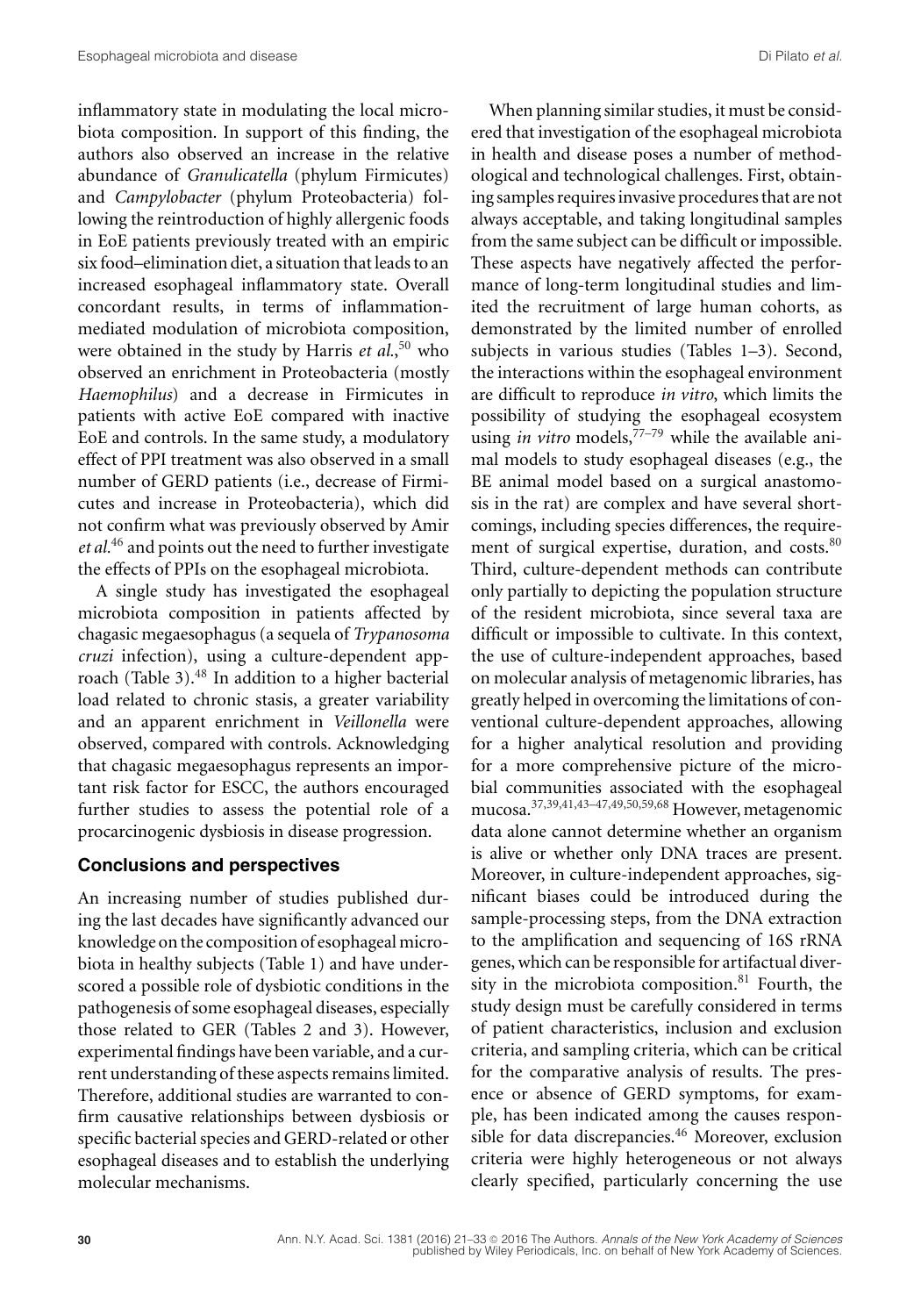of some drugs that can influence the composition of the microbiota (e.g., antibiotics, PPIs, nonsteroidal anti-inflammatory drugs, probiotics) $82-84$ (Tables 1–3). Another variable aspect related to the use of drugs is the time between the last drug administration and endoscopy considered at risk for alterations in esophageal microbiota (from a minimum of 2 to a maximum of 8 weeks), but in fact no information is currently available on how long the resident microbiota could take to completely restore its original composition and structure (resilience)<sup>10</sup> within the esophagus. Another source of variability may be the sampling methodology, which can differ in terms of the type of sample (biopsy, brush, aspirate) (Tables 1–3).Most studies have investigated the esophageal microbiota using tissue biopsies, which would be the most suitable specimen, considering the presence of a mucosal adherent microbiota at this body site. However, sampling by brushes or aspirates was adopted by some authors, and a less invasive sampling method has been recently proposed and used as an alternative to esophageal biopsies.39,50 However, despite the choice of the sampling method, esophageal biopsies are always necessary for a direct histological examination of the diseased tissues in order to avoid misclassification and require additional invasive procedures. Moreover, taking esophageal samples is often associated with the risk of contamination by oropharyngeal or gastric secretions.

In this scenario, the following aspects would seem important for future investigations: (1) enrollment of larger cohorts of homogeneous categories of subjects and inclusion of longitudinal followups; (2) expanding the studies addressed to investigate the transcriptomic and metabolomic aspects of the esophageal microbiota; and (3) association of microbiota investigations with immunological investigations to clarify the potential role of microbial components in induction/persistence of the inflammatory status that characterizes the evolution of GERD to BE and EAC. In particular, it would be important to confirm and better clarify the potential role played by dysbiosis of the esophageal microbiota or of specific pathogens in the multistep evolution model of GERD toward EAC, which still remains unclear.

# **Conflicts of interest**

The authors declare no conflicts of interest.

#### **References**

- 1. Costello, E.K., C.L. Lauber, M. Hamady,*et al*. 2009. Bacterial community variation in human body habitats across space and time. *Science* **326:** 1694–1697.
- 2. Huttenhower, C., D. Gevers, R. Knight,*et al*. 2012. Structure, function and diversity of the healthy human microbiome. *Nature* **486:** 207–214.
- 3. Ursell, L.K., J.L. Metcalf, L.W. Parfrey, *et al*. 2012. Defining the human microbiome. *Nutr. Rev.* **70:** S38–S44.
- 4. Kuczynski, J., C.L. Lauber, W.A. Walters, *et al*. 2011. Experimental and analytical tools for studying the human microbiome. *Nat. Rev. Genet.* **13:** 47–58.
- 5. Morgan, X.C. & C. Huttenhower. 2014. Meta'omic analytic techniques for studying the intestinal microbiome. *Gastroenterology* **146:** 1437–1448.
- 6. Walker, A.W., S.H. Duncan, P. Louis, *et al*. 2014. Phylogeny, culturing, and metagenomics of the human gut microbiota. *Trends Microbiol*. **22:** 267–274.
- 7. Kau, A.L., P.P. Ahern, N.W. Griffin,*et al*. 2011. Human nutrition, the gut microbiome and the immune system. *Nature* **474:** 327–336.
- 8. Donia, M.S. & M.A. Fischbach. 2015. Human microbiota. Small molecules from the human microbiota. *Science* **349:** 1254766.
- 9. Grice, E.A. & J.A. Segre. 2011. The skin microbiome. *Nat. Rev. Microbiol.* **9:** 244–253.
- 10. Lozupone, C.A., J.I. Stombaugh, J.I. Gordon, *et al*. 2012. Diversity, stability and resilience of the human gut microbiota. *Nature* **489:** 220–230.
- 11. Frank, D.N., W. Zhu, R.B. Sartor, *et al*. 2011. Investigating the biological and clinical significance of human dysbioses. *Trends Microbiol*. **19:** 427–434.
- 12. Seekatz, A.M. & V.B. Young. 2014. *Clostridium difficile* and the microbiota. *J. Clin. Invest.* **124:** 4182–4189.
- 13. Theriot, C.M. & V.B. Young. 2015. Interactions between the gastrointestinal microbiome and *Clostridium difficile*. *Annu. Rev. Microbiol.* **69:** 445–461.
- 14. Johanesen, P., K. Mackin, M. Hutton, *et al*. 2015. Disruption of the gut microbiome: *Clostridium difficile* infection and the threat of antibiotic resistance. *Genes* **6:** 1347–1360.
- 15. Martin, J.S.H., T.M. Monaghan & M.H. Wilcox. 2016. *Clostridium difficile* infection: epidemiology, diagnosis and understanding transmission. *Nat. Rev. Gastroenterol. Hepatol.* **13:** 206–216.
- 16. van Nood, E., A. Vrieze,M. Nieuwdorp,*et al*. 2013. Duodenal infusion of donor feces for recurrent *Clostridium difficile*. *N. Engl. J. Med.* **368:** 407–415.
- 17. Allen, H.K., J. Trachsel, T. Looft, *et al*. 2014. Finding alternatives to antibiotics. *Ann. N.Y. Acad. Sci.* **1323:** 91–100.
- 18. Gupta, S., E. Allen-Vercoe & E.O. Petrof. 2016. Fecal microbiota transplantation: in perspective. *Therap. Adv. Gastroenterol.* **9:** 229–239.
- 19. Kostic, A.D., R.J. Xavier & D. Gevers. 2014. The microbiome in inflammatory bowel disease: current status and the future ahead. *Gastroenterology* **146:** 1489–1499.
- 20. Gagniere, J. 2016. Gut microbiota imbalance and colorectal ` cancer. *World J. Gastroenterol.* **22:** 501.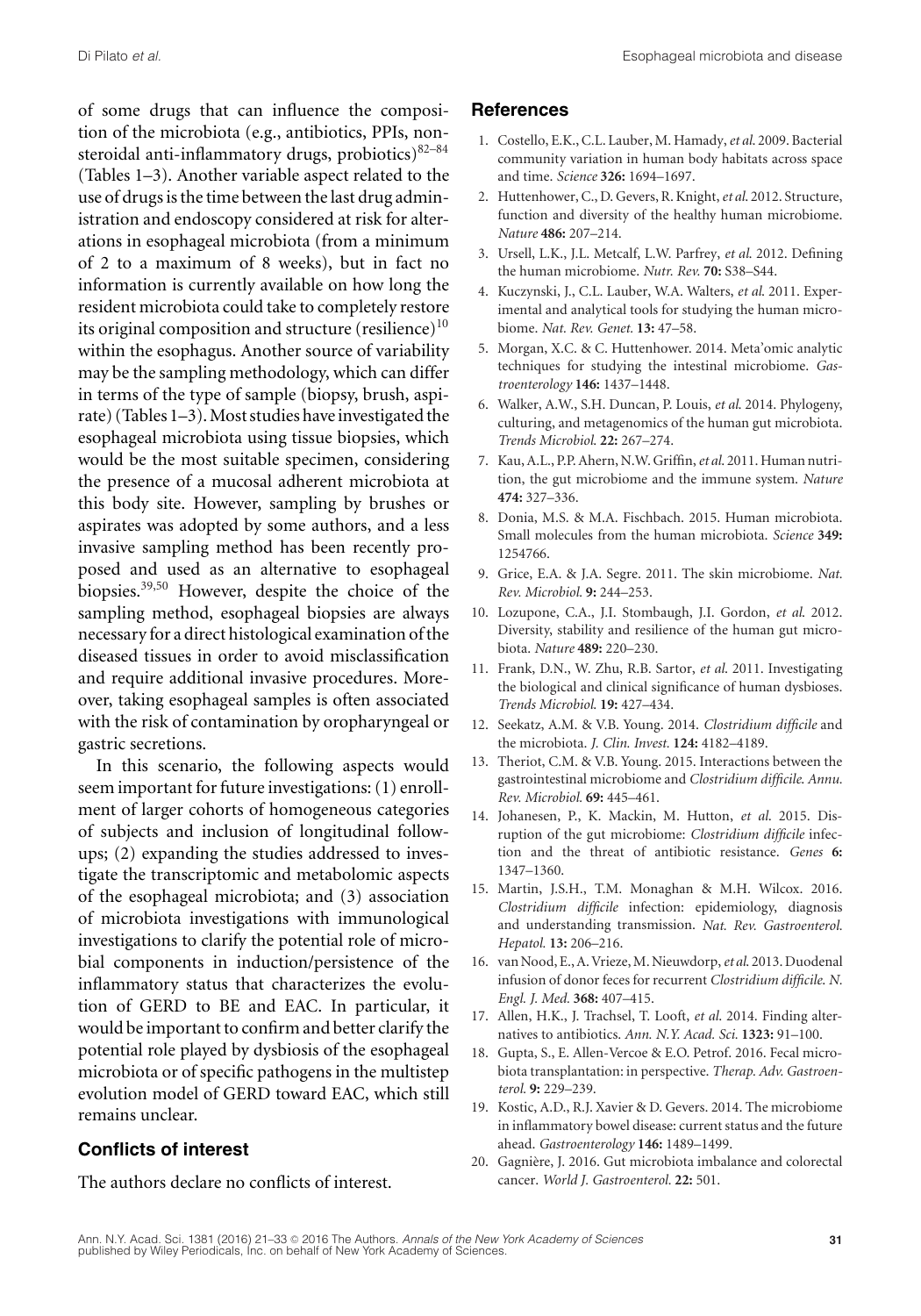- 21. Ley, R.E., P.J. Turnbaugh, S. Klein,*et al*. 2006.Microbial ecology: human gut microbes associated with obesity. *Nature* **444:** 1022–1023.
- 22. He, C., Y. Shan & W. Song. 2015. Targeting gut microbiota as a possible therapy for diabetes. *Nutr. Res.* **35:** 361–367.
- 23. Arslan, N. 2014. Obesity, fatty liver disease and intestinal microbiota. *World J. Gastroenterol.* **20:** 16452.
- 24. van de Wijgert, J.H.H.M., H. Borgdorff, R. Verhelst, *et al.* 2014. The vaginal microbiota: what have we learned after a decade of molecular characterization? *PLoS One* **9:** e105998.
- 25. Zeeuwen, P.L.J.M., M. Kleerebezem, H.M. Timmerman, *et al*. 2013.Microbiome and skin diseases.*Curr. Opin. Allergy Clin. Immunol.* **13:** 514–520.
- 26. Yang, L., F. Francois & Z. Pei. 2012. Molecular pathways: pathogenesis and clinical implications of microbiome alteration in esophagitis and Barrett esophagus. *Clin. Cancer Res.* **18:** 2138–2144.
- 27. Wang, Z.-K. 2013. Upper gastrointestinal microbiota and digestive diseases. *World J. Gastroenterol.* **19:** 1541.
- 28. Baghdadi, J., N. Chaudhary, Z. Pei, *et al*. 2014. Microbiome, innate immunity, and esophageal adenocarcinoma. *Clin. Lab. Med.* **34:** 721–732.
- 29. Yang, L., N. Chaudhary, J. Baghdadi,*et al*. 2014. Microbiome in reflux disorders and esophageal adenocarcinoma. *Cancer J*. **20:** 207–210.
- 30. Walker,M.M. & N.J. Talley. 2014. Review article: bacteria and pathogenesis of disease in the upper gastrointestinal tract beyond the era of *Helicobacter pylori*. *Aliment. Pharmacol. Ther.* **39:** 767–779.
- 31. Neto, A.G., A. Whitaker & Z. Pei. 2016. Microbiome and potential targets for chemoprevention of esophageal adenocarcinoma. *Semin. Oncol.* **43:** 86–96.
- 32. O'Hara, A.M. & F. Shanahan. 2006. The gut flora as a forgotten organ. *EMBO Rep*. **7:** 688–693.
- 33. Jandhyala, S.M. 2015. Role of the normal gut microbiota. *World J. Gastroenterol.* **21:** 8787–8803.
- 34. Lau,W.F., J.Wong, K.H Lam,*et al*. 1981. Oesophageal microbial flora in carcinoma of the oesophagus. *Aust. N.Z. Surg.* **51:** 52–55.
- 35. Finlay, I.G., P.A. Wright, T. Menzies, *et al*. 1982. Microbial flora in carcinoma of oesophagus. *Thorax* **37:** 181–184.
- 36. Mannell, A., M. Plant & J. Frolich. 1983. The microflora of the oesophagus. *Ann. R. Coll. Surg. Engl.* **65:** 152–154.
- 37. Pei, Z., E.J. Bini, L. Yang, *et al*. 2004. Bacterial biota in the human distal esophagus. *Proc. Natl. Acad. Sci. U.S.A.* **101:** 4250–4255.
- 38. Gagliardi, D., S. Makihara, P.R. Corsi, *et al*. 1998. Microbial flora of the normal esophagus. *Dis. Esophagus* **11:** 248–250.
- 39. Fillon, S.A., J.K. Harris, B.D.Wagner,*et al*. 2012. Novel device to sample the esophageal microbiome—the esophageal string test. *PLoS One* **7:** e42938.
- 40. Norder Grusell, E., G. Dahlén, M. Ruth, et al. 2013. Bacterial flora of the human oral cavity, and the upper and lower esophagus. *Dis. Esophagus* **26:** 84–90.
- 41. Pei, Z. 2005. Bacterial biota in reflux esophagitis and Barrett's esophagus. *World J. Gastroenterol.* **11:** 7277–7283.
- 42. Macfarlane, S., E. Furrie, G.T. Macfarlane, *et al*. 2007. Microbial colonization of the upper gastrointestinal tract

in patients with Barrett's esophagus. *Clin. Infect. Dis.* **45:** 29–38.

- 43. Yang, L., X. Lu, C.W. Nossa, *et al*. 2009. Inflammation and intestinal metaplasia of the distal esophagus are associated with alterations in the microbiome. *Gastroenterology* **137:** 588–597.
- 44. Liu, N., T. Ando, K. Ishiguro,*et al*. 2013. Characterization of bacterial biota in the distal esophagus of Japanese patients with reflux esophagitis and Barrett's esophagus. *BMC Infect. Dis.* **13:** 130.
- 45. Blackett, K.L., S.S. Siddhi, S. Cleary,*et al*. 2013. Oesophageal bacterial biofilm changes in gastro-oesophageal reflux disease, Barrett's and oesophageal carcinoma: association or causality? *Aliment. Pharmacol. Ther.* **37:** 1084–1092.
- 46. Amir, I., F.M. Konikoff, M. Oppenheim, *et al*. 2014. Gastric microbiota is altered in oesophagitis and Barrett's oesophagus and further modified by proton pump inhibitors. *Environ. Microbiol.* **16:** 2905–2914.
- 47. Zaidi, A.H., L.A. Kelly, R.E. Kreft, *et al*. 2016. Associations of microbiota and toll-like receptor signaling pathway in esophageal adenocarcinoma. *BMC Cancer* **16:** 225.
- 48. Pajecki, D. 2002. Megaesophagus microbiota: a qualitative and quantitative analysis. *J. Gastrointest. Surg.* **6:** 723– 729.
- 49. Benitez, A.J., C. Hoffmann, A.B. Muir, *et al*. 2015. Inflammation-associated microbiota in pediatric eosinophilic esophagitis. *Microbiome* **3:** 23.
- 50. Harris, J.K., R. Fang, B.D. Wagner, *et al*. 2015. Esophageal microbiome in eosinophilic esophagitis. *PLoS One* **10:** e0128346.
- 51. Wade, W.G. 2013. The oral microbiome in health and disease. *Pharmacol. Res.* **69:** 137–143.
- 52. Dewhirst, F.E., T. Chen, J. Izard, *et al*. 2010. The human oral microbiome. *J. Bacteriol.* **192:** 5002–5017.
- 53. Wild, C.P. & L.J. Hardie. 2003. Reflux, Barrett's oesophagus and adenocarcinoma: burning questions. *Nat. Rev. Cancer* **3:** 676–684.
- 54. El-Serag, H.B., S. Sweet, C.C. Winchester,*et al*. 2014. Update on the epidemiology of gastro-oesophageal reflux disease: a systematic review. *Gut* **63:** 871–880.
- 55. Yandrapu, H., M. Marcinkiewicz, I. Sarosiek,*et al*. 2015. Role of saliva in esophageal defense: implications in patients with nonerosive reflux disease. *Am. J. Med. Sci.* **349:** 385–391.
- 56. Champion, G., J.E. Richter, M.F. Vaezi, *et al*. 1994. Duodenogastroesophageal reflux: relationship to pH and importance in Barrett's esophagus. *Gastroenterology* **107:** 747– 754.
- 57. Taddei, A., V. Fabbroni, A. Pini,*et al*. 2013. Cyclooxygenase-2 and inflammation mediators have a crucial role in refluxrelated esophageal histological changes and Barrett's esophagus. *Dig. Dis. Sci.* **59:** 949–957.
- 58. Osias, G.L., M.Q. Bromer, R.M. Thomas, *et al*. 2004. Esophageal bacteria and Barrett's esophagus: a preliminary report. *Dig. Dis. Sci.* **49:** 228–236.
- 59. Gall, A., J. Fero, C. McCoy, *et al*. 2015. Bacterial composition of the human upper gastrointestinal tract microbiome is dynamic and associated with genomic instability in a Barrett's esophagus cohort. *PLoS One* **10:** e0129055.